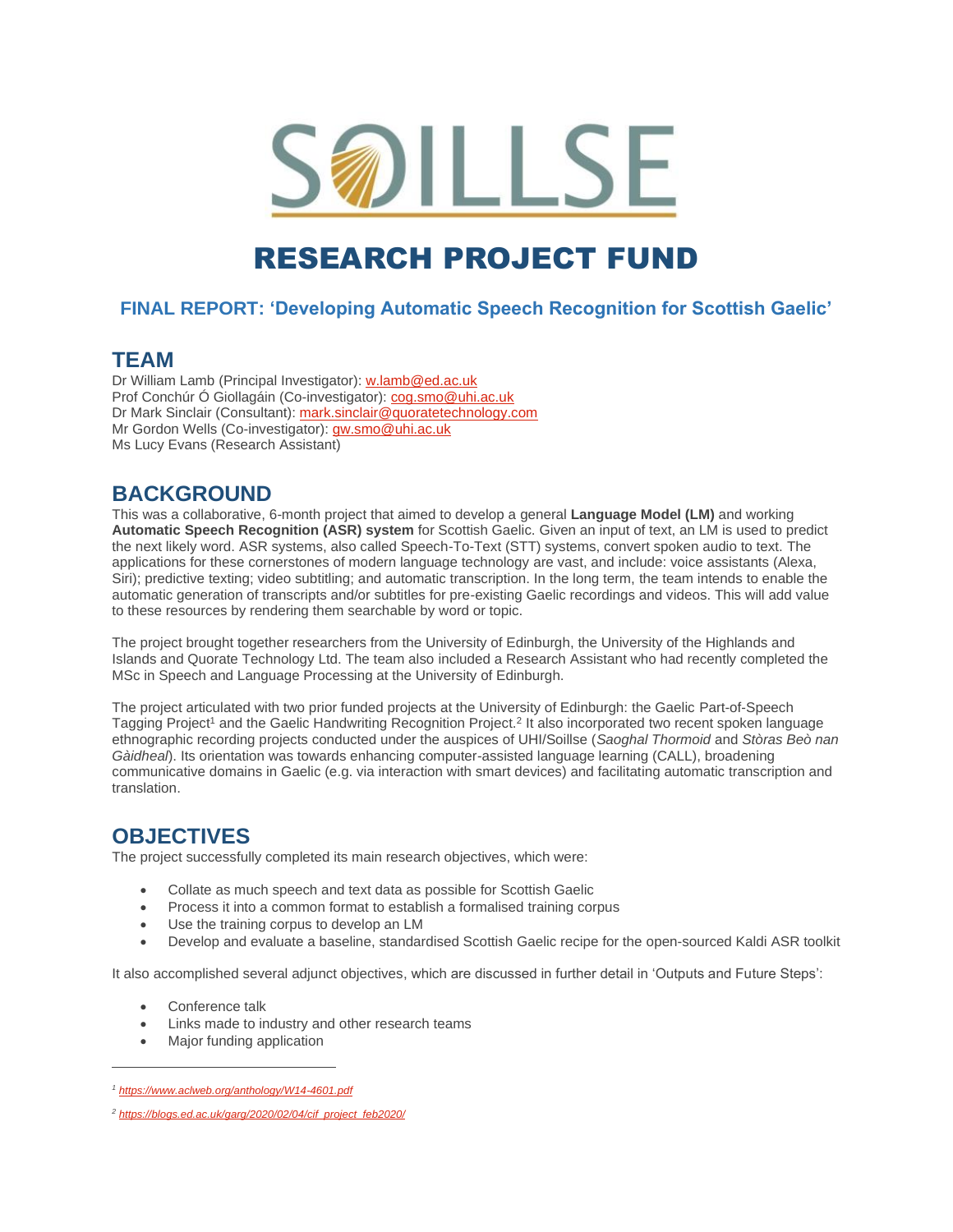The only objective remaining to be fulfilled is writing a peer-reviewed research article. The team intends to complete this late in 2021 or early in 2022.

## **OUTPUTS AND FUTURE STEPS**

The most substantial output to date is that a forced alignment tool – an intermediary step in the ASR development – was used to automatically subtitle 75 videos from Island Voices – [Guthan nan Eilean,](https://guthan.wordpress.com/2021/02/06/creative-craigard/) as well as 3 from [Stòras Beò](https://guthan.wordpress.com/2021/02/12/storas-beo-magaidh/) and 2 fro[m Guth nan](https://guthan.wordpress.com/2021/03/22/guth-nan-siarach/) Siarach. A beneficial side-effect is that the subtitles can be viewed in any language covered by Google Translate. This has greatly widened their accessibility and enhanced them as language learning tools. These developments were detailed in several blogs on the [GARG](https://blogs.ed.ac.uk/garg/2021/01/27/automatic-speech-recognition-for-scottish-gaelic-background-and-update/) an[d Island Voices](https://guthan.wordpress.com/2021/01/30/same-time-sub-titles/#comments) sites. A demonstration of the alignment [tool](https://twitter.com/UilleamUan/status/1355159503889698820) on Twitter was viewed over 6000 times. On the back of this publicity, William Lamb and Gordon Wells gave several interviews to BBC Radio nan Gàidheal and BBC Alba for the programmes 'Aithris na Maidne', 'Coinneach MacÌomhair' and 'An Là'. Dr Lamb also gave an invited lecture on the project in March 2021, as part of the Formal Approaches to Celtic Linguistics series (University of Arizona).

In Dec 2020, Dr Lamb secured additional funding (£49,991) to expand the project and extend it to 31 July 2021. Two new RAs were hired for this phase. The funding came from a DDI/SFC ['Building Back Better' Open Call](https://ddi.ac.uk/what-we-do/academics/previous-open-call-summaries/ddi-building-back-better-open-call/) grant. In March 2021, the team developed a working ASR system for the language, which is now being trialled for core transcription tasks (e.g. transcribing Gaelic narrative audio from [Tobar an Dualchais\)](http://www.tobarandualchais.co.uk/en/). The team also submitted a £400k funding application to the AHRC for a Digital Humanities project, involving academic and third-sector partners in Ireland and Durham. If the bid is successful, this project will utilise some of the technologies developed as part of the Soillse project (e.g. the LM). The team is currently seeking additional funding to continue the work on ASR beyond 31 July 2021 and is in conversations with **CALL Scotland** about approaching the Scottish Government and the Scottish Qualifications Authority. Regardless of whether additional bids are successful, the team intends to release the tools developed so far in August 2021.

16 April 2021

#### **Timeline**

**1 Jun 2020**: Initial conversations with School of Scottish Studies towards release of Gaelic narrative audio for project **July 2020**: Interviews for RA post

**1 Aug 2020:** Project commences, along with initial preparation and collation of corpus data; contacts made with Abair (Ireland), Duolingo and Cereproc

**1 Sept 2020**: RA begins, based at Quorate:<sup>3</sup> induction and discussion of project aims and timeline; initial publicity – institutional press release, tweets and blogs

**5 Sept 2020**: Phase 1 – Data collation and initial model development

**1 Dec 2020**: Phase 2 – Develop Kaldi recipe for ScG and LM

**5 Jan 2021**: Phrase 3 – Testing other approaches

**29 Jan 2021**: RA finishes – submits report to research team

**1 Feb 2021**: Formal evaluation of models and dissemination of early results (blogs, tweets)

**1 June 2021**: Project end - final report delivered; public-facing LM and ASR models released on GitHub

**Summer 2021**: Delivery of conference paper / peer-reviewed publication; additional press release and publicity timed to publication of results

#### **Personnel**

**Dr William Lamb (University of Edinburgh)** is a Senior Lecturer in Celtic and Scottish Studies, in the School of Literatures, Language and Cultures. He has over 20 years of experience carrying out data-intensive work on the Gaelic language. As PI, he has successfully led research projects into natural language programming and archival cataloguing, including 'The Gaelic Part-of-Speech Tagging Project' (2013-15: Carnegie Trust Large Grant £40k; Bòrd na Gàidhlig £19k), 'Cataloguing the Gaelic Materials of the Linguistic Survey of Scotland' (2018-19: John Lorne Campbell Trust £23,814) and 'Automatic Handwriting Recognition for Scottish Gaelic' (2019: UoE Challenge Investment Fund £12k). Recently, he was also a collaborator on the £130k inter-university consultation, 'Gaelic Corpus Development' (Bòrd na Gàidhlig). With Dr Mark Sinclair, he piloted the first neural network for Scottish Gaelic (2016: 'Developing embedding models for Scottish Gaelic') and has authored numerous research publications in the areas of Gaelic ethnology, linguistics and language technology.

*<sup>3</sup> Pending relaxation of social distancing rules relating to the COVID19 pandemic. Otherwise, we will adopt home-based models, which are already in place and working well for Quorate*